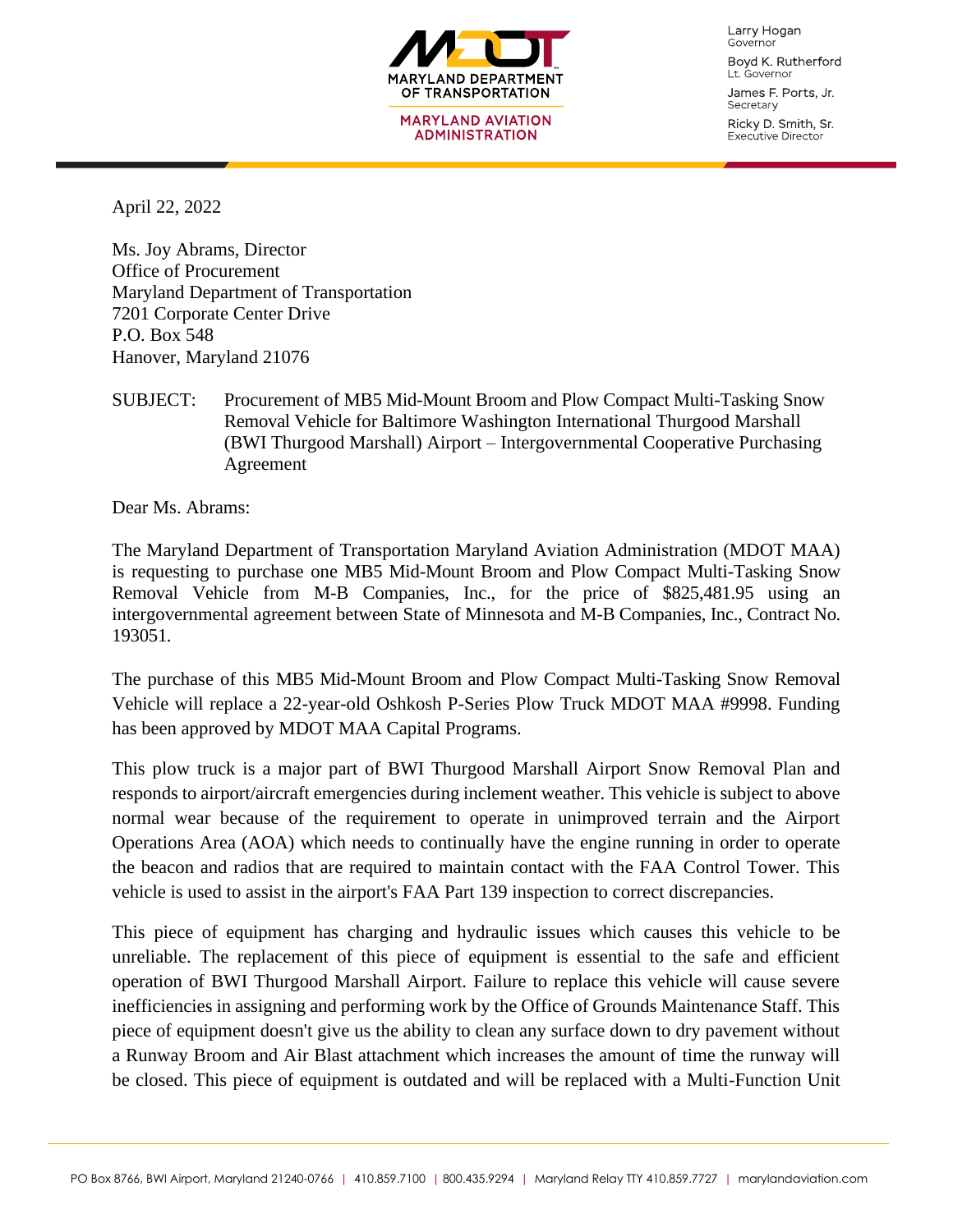(plow, broom and air blast) for clearing runways and taxiways at BWI Thurgood Marshall Airport thus increasing the time to meet FAA snow clearance time guidelines.

Failure to replace this equipment may subject the MDOT MAA to high maintenance and repair costs, as well as possibly impact routine and emergency operations performed by the Office of Grounds Maintenance Staff. The vehicle is at the age where parts are not available and need to be modified to keep in service. Due to the age of this runway plow truck, parts are harder to become available for this model. Additionally, this vehicle exceeds the vehicle replacement criteria in DBM's policy for age of equipment.

Contract No. 193051 between State of Minnesota and M-B Companies, Inc, is effective May 01, 2021 through April 30, 2022. MDOT MAA has received a letter from M-B Companies, Inc. extending the quote price until June 15, 2022, thereafter M-B Companies has confirmed the pricing of the quote will be held even though the Sourcewell contract will expire by the time the truck is delivered. The lead time of this equipment is 365 after receipt of order.

The contract provides MB5 Mid-Mount Broom and Plow Compact Multi-Tasking Snow Removal Vehicle at a base price of \$765,832.00 plus \$71,735.00 for the requested options as follows:

- Battery trickle charger, 1.5 amp \$578.00
- Remote battery jump start lugs \$357.00
- Coolant filter \$217.00
- Rear bumper chevron striping \$358.00
- Numbers and lettering on unit \$627.00
- Rustproofing: under floor, fenders and battery box \$2,580.00
- Spare chassis tire and wheel \$2,496.00
- Autolube \$13,100.00
- Air Conditioning \$3,762.00
- Deluge System (requires side door wipers) \$2,139.00
- Side door window wipers \$858.00
- Heated option for side door window wipers \$379.00
- Heated option for windshield wipers \$555.00
- Radio, AM/FM with weather band and CD player \$648.00
- LED lights on cab light bar, flood \$1.076.00
- LED lights on cab light bar, trapezoid \$1,009.00
- LED lights on cab light bar, spot \$1,017.00
- Rear facing LED flood lights \$381.00
- Fire extinguisher, 2A:10BC, 5 lb. with mounting bracket \$267.00
- Flared moldboard blade in place of straight moldboard blade \$2,739.00
- 24-foot plow in place of 20-foot plow \$3,807.00
- Hands free hitch \$1,496.00
- Kueper cutting edge in place of steel cutting edge 24 foot \$5,088.00
- Caster tire, wheel hub, bearings, axle and nuts \$1,182.00
- 22-foot broom head in place of 18 foot \$8,852.00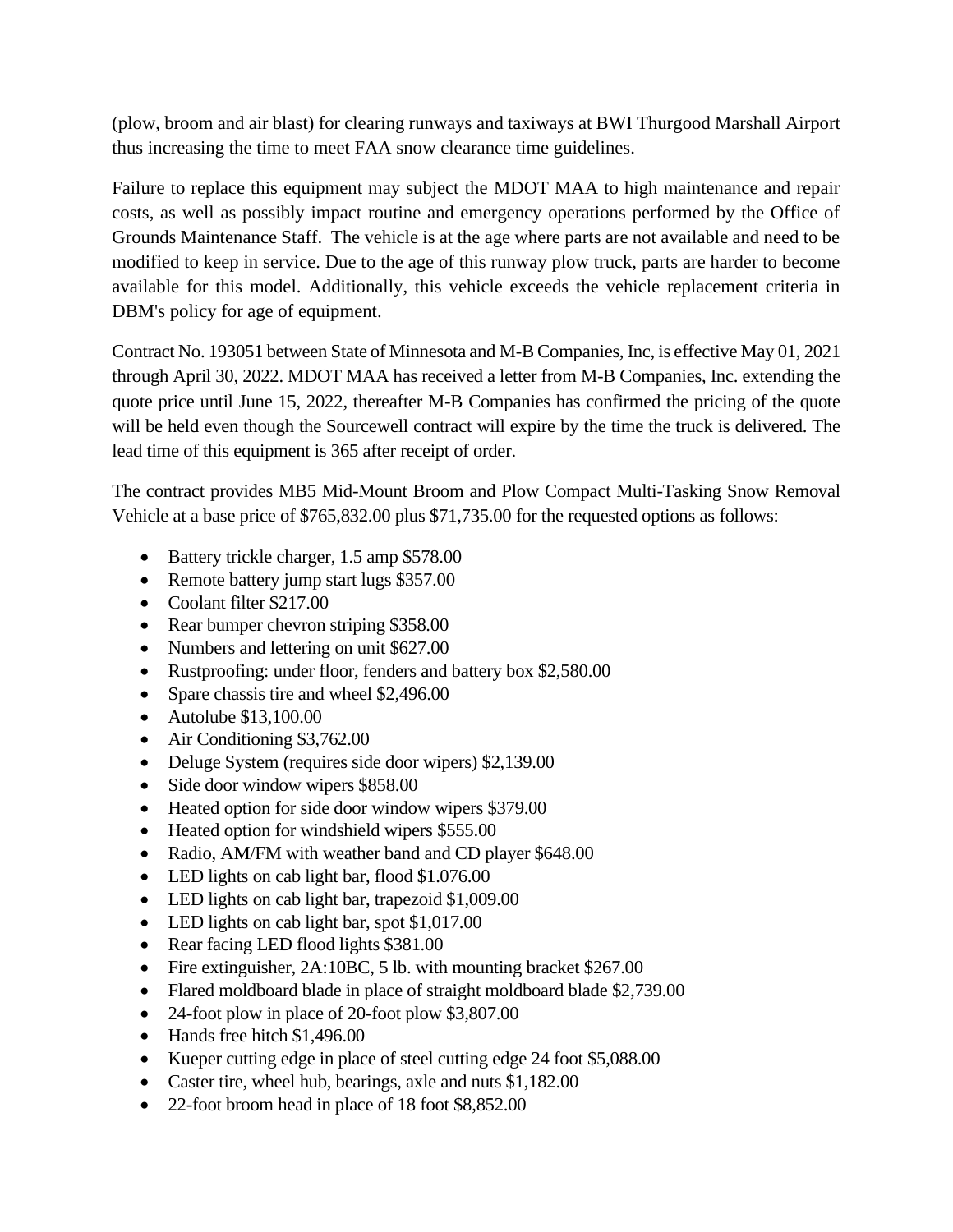- Coolant filter \$425.00
- Broom speed tachometer \$770.00
- Ground speed control \$566.00
- Broom hydrostatic pressure gauge \$496.00
- Auto stripper bar adjustment system \$3,226.00
- 8# poly. 13# wire, 50/50 wafers in place of all poly on 22-foot broom \$440.00
- Spare set 22-foot cores \$5,894.00
- Spare caster tire and wheel, nitrogen filled \$665.00
- Spare 4622 poly/wire refill kit \$3,685.00

The total configured price of the Mid-Mount Broom and Plow Compact Multi-Tasking Snow Removal Vehicle is \$837,567.00. The freight quoted from Chilton, WI is an additional \$13,445.32. M-B Companies, Inc. applies a 3% discount of \$25,530.37 for a total price of \$825,481.95

Through market research MDOT MAA found a purchase order No. 1386 from Grand Forks Regional Airport Authority, dated 09/02/21, this purchase order provides for a MB5 Mid-Mount Broom and Plow for the total configured price of \$817,695.00. This pricing does not include freight, or the following options requested by MDOT MAA totaling an additional \$23,877.00:

- Remote battery jump start lugs \$357.00
- Autolube \$13,100.00
- Heated option for side door window wipers \$379.00
- Heated option for windshield wipers \$555.00
- Radio, AM/FM with weather band and CD player \$648.00
- LED lights on cab light bar, flood \$1,076.00
- LED lights on cab light bar, trapezoid \$1,009.00
- LED lights on cab light bar, spot \$1,017.00
- Rear facing LED flood lights \$381.00
- Fire extinguisher, 2A:10BC, 5 lb. with mounting bracket \$267.00
- Kueper cutting edge in place of steel cutting edge 24 foot \$5,088.00

The MDOT MAA will realize a great savings on its MB5 Mid-Mount Broom and Plow Compact Multi-Tasking Snow Removal Vehicle with requested options in comparison to the total configured price of \$825,481.95 from the State of Minnesota Contract No. 193051. Participating with State of Minnesota in the procurement of the MB5 Mid-Mount Broom and Plow Compact Multi-Tasking Snow Removal Vehicle will allow the MDOT MAA Office of Grounds Maintenance to purchase the required equipment in an expeditious manner.

As stated in COMAR 21.05.09.05:

"Before awarding or participating in an intergovernmental cooperative purchasing agreement, the procurement officer shall obtain the approval of the primary procurement unit head, and any other approvals required under this title."